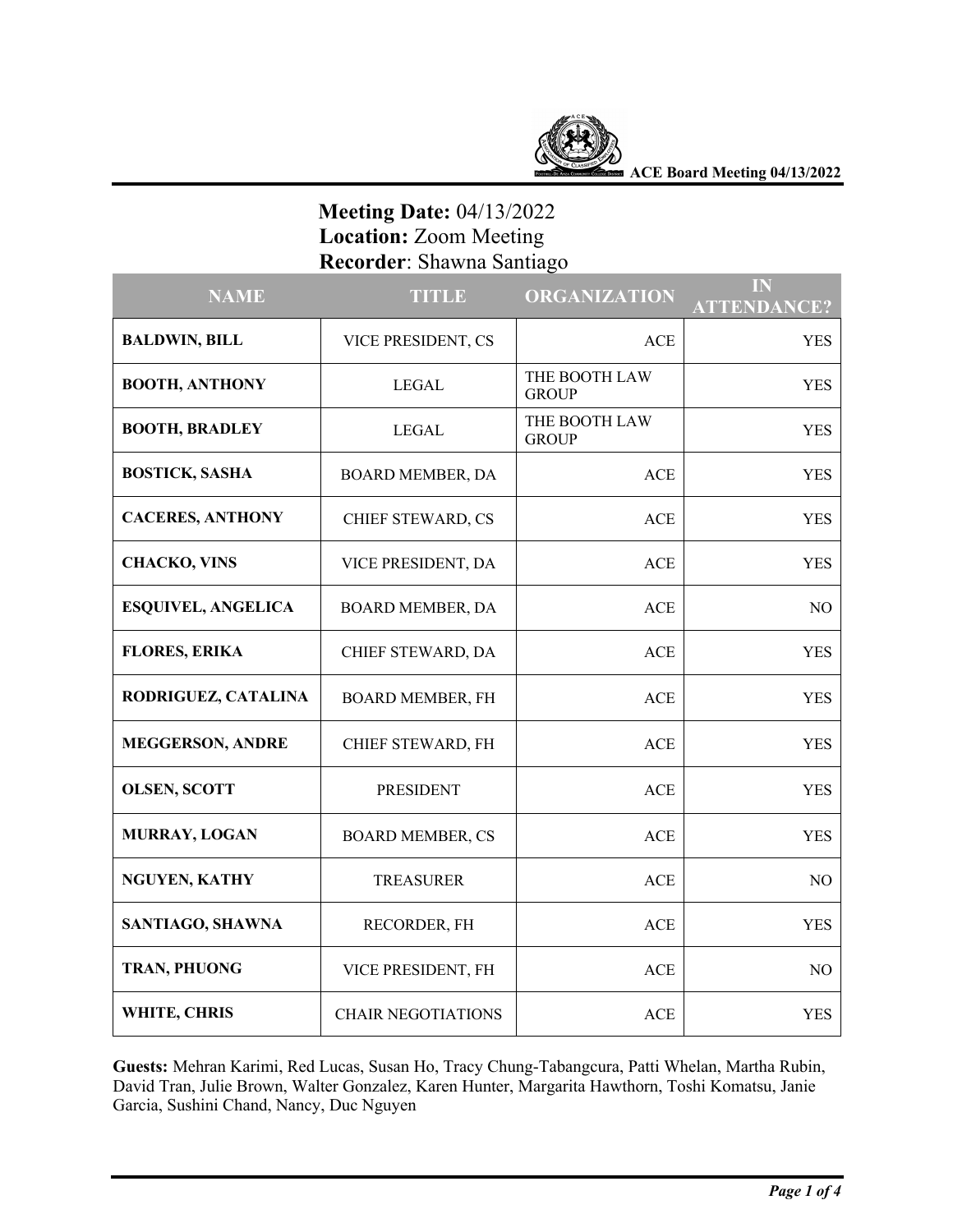

#### **Meeting Start: 1:00pm**

## A. **Approval of Minutes**

• **Motion:** To approval the March 9<sup>th</sup>, 2021, minutes  **Moved:** White  **Second:** Baldwin  **Minutes Approved with changes Abstentions**  With changes bullet 5 & 8 are duplicates under negotiations

## B. **Financial Report** Presenter: Nguyen

| $1.66$ and $1.66$ cm. $1.66$ and $1.60$ |              |  |
|-----------------------------------------|--------------|--|
| <b>B</b> of A Checking:                 | \$109,912.82 |  |
| <b>US Bank Money Market:</b>            | \$598,680.55 |  |
| <b>Accounts Total:</b>                  | \$708,593.37 |  |
| $\bullet$ Interest Income Earned 2021:  | \$49.83      |  |
| • Interest Income Earned 2022:          | \$14.75      |  |
| $\bullet$ Net Cash Flow:                | \$20,355.    |  |
| • Membership Dues- March 2022:          | \$26,458.13  |  |

• Will prep a proposal for dues forgiveness for our next meeting.

## C. **Public Comment:**

- No public comment
- If for any reason you do not feel comfortable commenting in this public forum, feel free to send any questions or comments to Andre Meggerson who will bring them up for you.

#### D. **Old Business:** Presenter: Olsen

#### • **Classification Study Retro Pay**

- **o** Members were paid in March
- **o** I did not receive updated information at the time.
- **o** I did receive the report today. Folks can contact me for that info.
- **o** Payroll is still working on retirees' payments. They are aiming for May.
- **o** I informed the FHDA Board of Trustees of the lack of payment

## • **Demand for Member Information Per Gov't Code 3558**

- **o** We did not receive member information by April 1<sup>st</sup> as requested.
- **o** This information is important in that it affects my ability to contact folk and to manage things in a good way; know where folks are, know where TEA's are.
- **o** Bradley: They just brought in Marietta Harris in as the acting HR person hopefully that will help. Otherwise, we will be moving forward with enforcement.

## • **California COVID Assembly Bill 1993**

- **o** I've been tracking it right now it's on pause.
- **o** Several unions did come out against it.
- **o** I'll send out a survey to the membership so I can gain an understanding of what we should do. Go against it, support it, or take no action.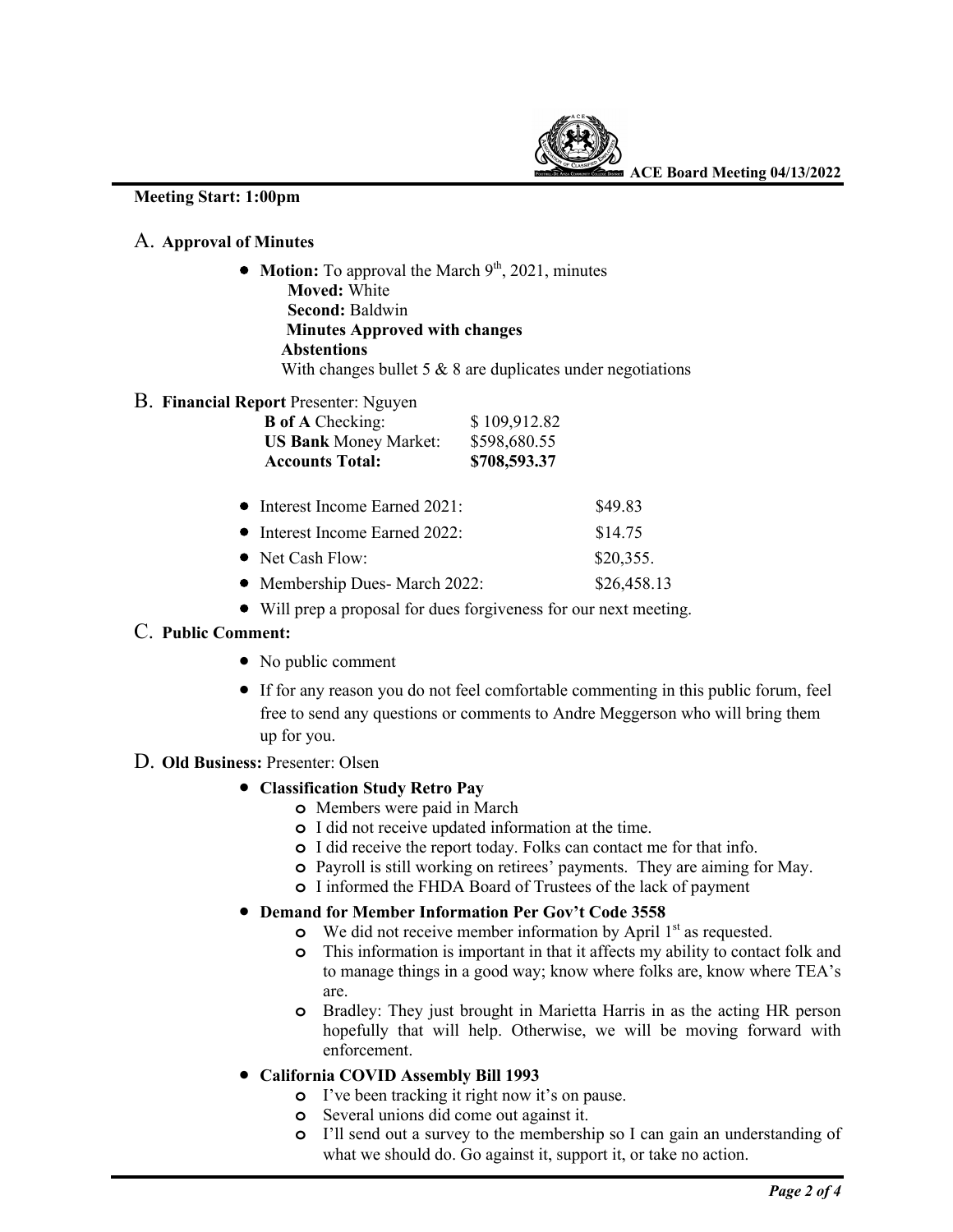

**ACE Board Meeting 04/13/2022**

#### E. **New Business:** Presenter: Olsen

#### • **Appointment of ACE Negotiator De Anza**

- **o** I have conducted interviews and am recommending we appoint Sushini Chand as Negotiator for De Anza.
- **Motion:** To appoint Sushini Chand as ACE Negotiator De Anza **Moved:** White  **Second:** Santiago **Motion approved unanimously**

## F. **President's Announcements:** Presenter: Olsen

- **o** Dealing with HR who is very limited on time. I'm do my best to get them to recognize we have needs that need to be addressed
- **o** I'm hopeful the Marietta Harris will be instrumental in getting us heard.
- **o** Return to campus seems a lot like last quarter. Today we did a brief walkthrough the Foothill campus to survey the landscape and check in on members.
- **o** If you have any issues, please contact your stewards or myself.
- **o** I'll be sending out a newsletter with contact info and email addresses, so you know your avenues to get things resolved.
- **o** I will follow up with an update on things with HR.

## G. **Committee Reports:**

- **Negotiations Report:** Presenter: White
	- **o** 5.07% COLA on table
	- **o** Had our first joint meeting
	- **o** We are bargaining COLA for 2022-23 with all other bargaining units in the hopes to help the district move forward in amore timely fashion.
	- **o** Last Friday first meeting with the intention of beginning negotiations. However, the district again brought nothing to the table saying there is no money.
	- **o** The bargaining units presented their first initial proposals, and we will meet with the district again tomorrow.
	- **o** As you've heard Marietta Harris, who used to be the director of HR, is back, which is good as she has bargaining experience. Hopefully this process can get moving along.
	- **o** We are wrapping up a little bit of ACE specific negotiations we are trying to finalize. We are waiting for them to respond on some stuff that we've already done. Hopefully we will get some answers soon.
	- **o** Our goal is to keep things moving quickly and with collective bargaining maybe we can get this ball moving faster.
- **JLMBC:** Presenter: Olsen
	- **o** Nothing to report
- **Benefits:** Presenter: White
	- **o** Nothing to report